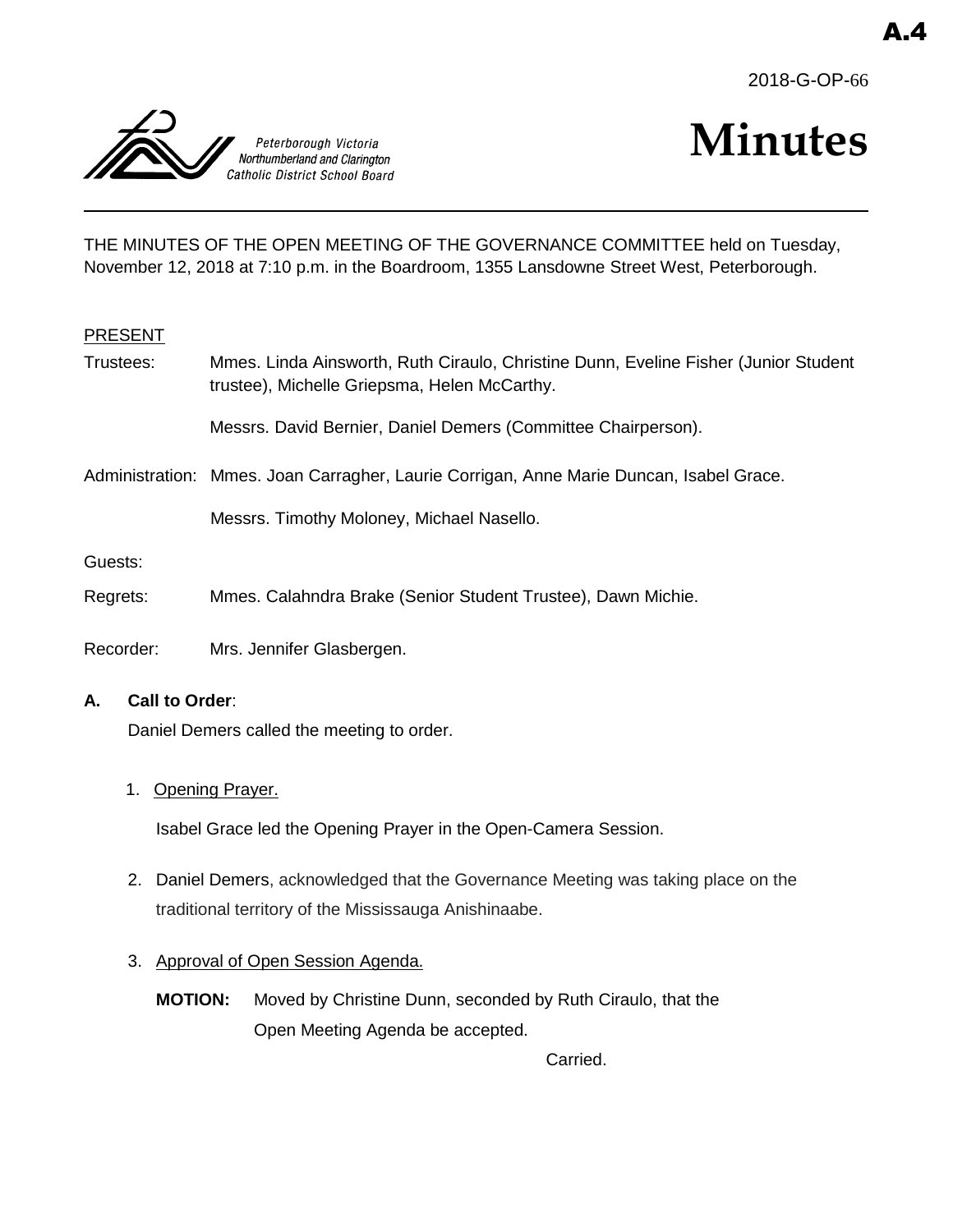- 4. Declarations of Conflicts of Interest.
- 5. Approval of the Minutes of the Governance Committee Open Session held on October 9, 2018.
	- **MOTION:** Moved by David Bernier, seconded by Michelle Griepsma, that the Minutes of the Governance Committee – Open Session, held on October 9, 2018, be approved.

Carried.

# 6. Business Arising from the Minutes.

Michelle Griepsma, Trustee, requested and update on the drinking water in Douro. Isabel Grace, Superintendent of Business and Finance, updated the Governance Committee on where they are at with the process and that options are being looked at in other areas.

#### **B. Recommended Actions/Presentations:**

1. 2018-19 Trustee Honoraria.

Isabel Grace, Superintendent of Business and Finance, updated the Governance Committee regarding the method for calculating the limits on Honoraria paid to the board. Isabel answered trustee questions and concerns.

**MOTION:** Moved by Linda Ainsworth, seconded by Michelle Griepsma, that The Governance Committee recommends that the Board approve Honoraria for Board members as outlined in the following report for the period December 1, 2018 to November 30, 2019

Carried.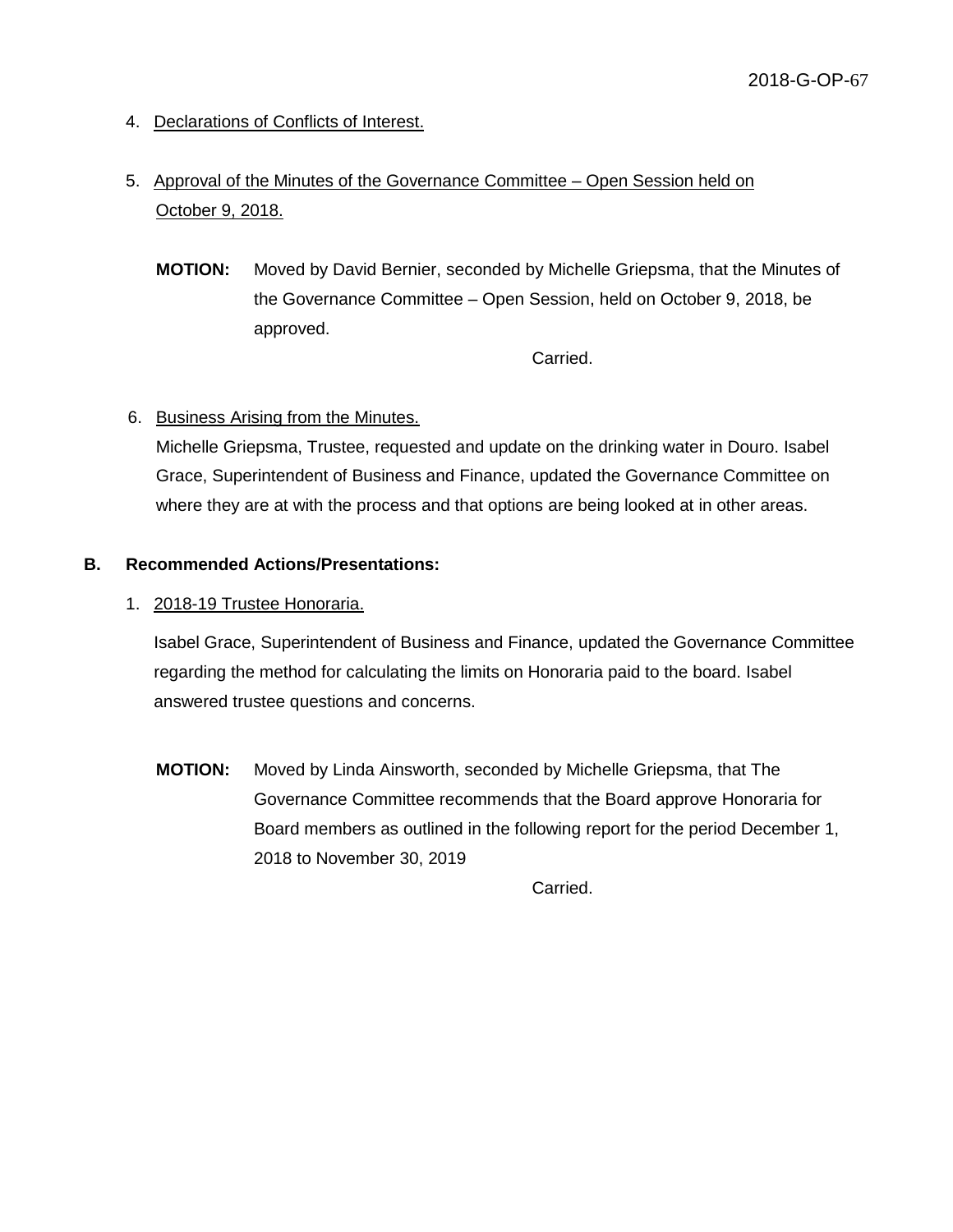### **C. Information Items:**

### 1. Trustee Expenses for the fiscal period 2017-2018.

Isabel Grace, Superintendent of Business and Finance, presented an overview of the expenses incurred by Trustees during the 2017-2018 fiscal year. Isabel explained changes from previous years and opened the floor for questions or concerns. The report will be posted on the Board Website.

### 2. 2017-2018 Fiscal Variances and Transfers of Accumulated Surplus.

Isabel Grace, Superintendent of Business and Finance, presented the 2017-2018 Fiscal Variances and Transfers of Accumulated Surplus report to the Governance Committee and answered questions.

### 3. Bylaw Review

Michael Nasello, Director of Education, discussed Bylaw changes with the Governance Committee and answered any questions.

**MOTION:** Moved by Michelle Griepsma, seconded by David Bernier, that The Governance Committee recommends to the Board for approval, the changes recommended by legal counsel to the bylaws.

Carried.

# **D. Old Business:**

#### **E. New Business:**

#### **F. Next Meeting:**

1. Monday, December 10, 2018 – 6:30 p.m.